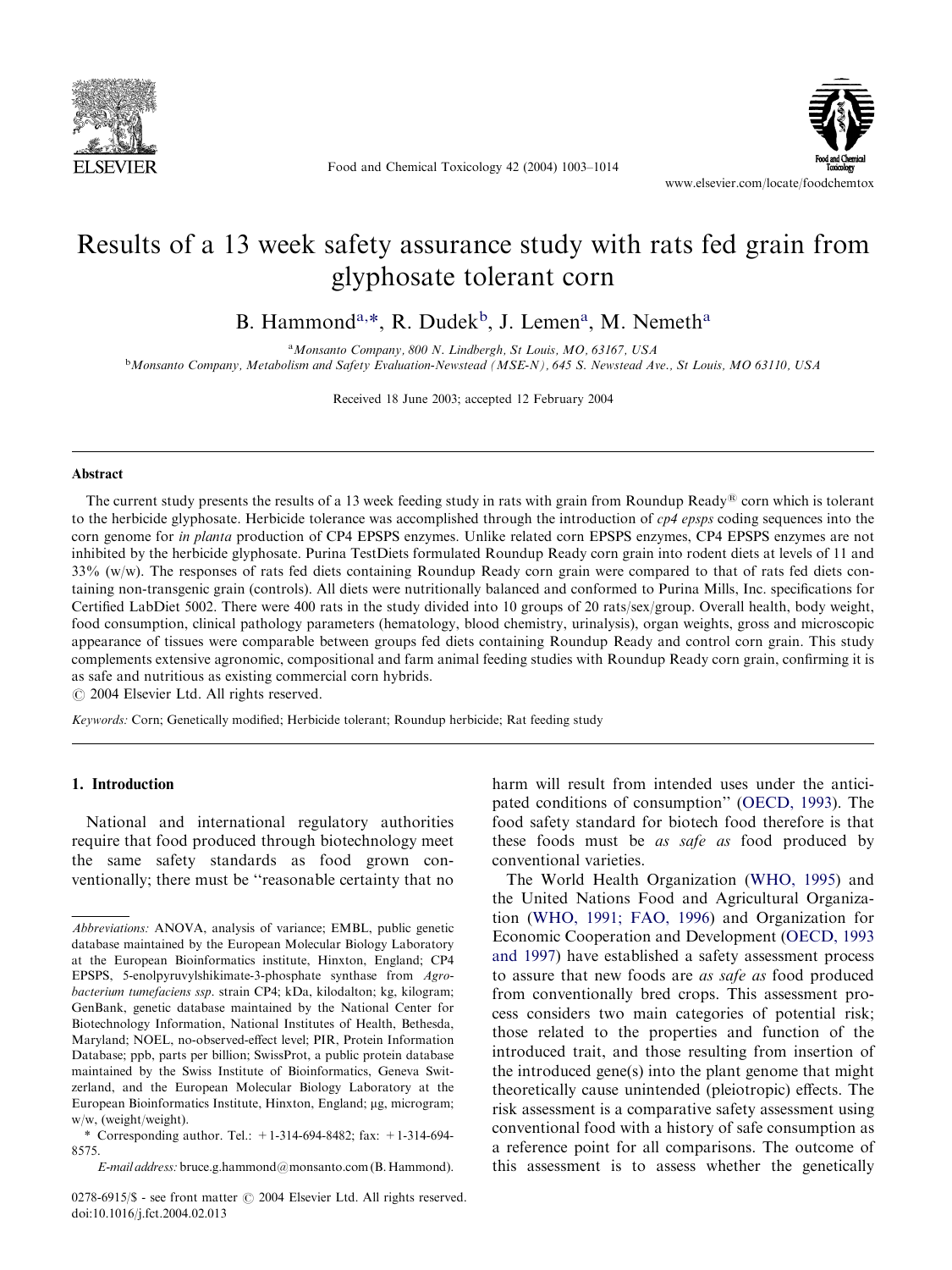modified crop is comparable to the existing non-transgenic crop. Defined differences such as the introduced trait(s) are independently assessed for safety.

Roundup Ready corn (event nk 603) was produced by the stable insertion of coding sequences that express glyphosate-tolerant, 5-enolpyruvylshikimate-3-phosphate synthase (EPSPS) proteins. EPSPS is a key enzyme in the shikimic acid pathway ([Franz et al., 1997](#page-10-0)) for the biosynthesis of aromatic amino acids (phenylalanine, tyrosine, tryptophan). The shikimic acid pathway is only present in plants and microorganisms and is absent in mammals, fish, birds, reptiles, and insects, and is thus a good target for novel herbicides [\(Alibhai and](#page-10-0) [Stallings, 2001](#page-10-0)). Glyphosate (N-phosphonomethyl glycine), the active ingredient in Roundup<sup> $@1$ </sup> agricultural herbicides, inhibits the EPSPS enzyme, thereby starving plants of aromatic amino acids [\(Steinrucken and](#page-11-0) [Amrhein, 1980; Haslam, 1993\)](#page-11-0).

The glyphosate tolerant EPSPS enzyme (designated as CP4 EPSPS) introduced into corn plants is functionally similar to plant EPSPS enzymes but has a much reduced affinity for glyphosate ([Padgette et al., 1996\)](#page-11-0). The cp4 epsps coding sequence derived from Agrobacterium sp. strain CP4 encodes a 47.6 kDa CP4 EPSPS protein consisting of a single polypeptide of 455 amino acids. In Roundup Ready corn, there are two forms of CP4 EPSPS proteins that differ by one amino acid, proline versus leucine at amino acid position 214 in the encoded protein. Both enzymes show equivalent enzymatic activity in vitro for converting their normal substrates, shikimate-3-phosphate and phosphoenolpyruvate to 5 enolpyruvylshikimate-3-phosphate (EPSP), the precursor for aromatic amino acid synthesis ([Heck et al.,](#page-10-0) [in press](#page-10-0)).

The CP4 EPSPS protein with leucine at position 214 has been introduced into other crops such as soybeans, canola, sugar beets and cotton to provide herbicide tolerance. Plants that demonstrate a commercial level of tolerance to Roundup herbicide are called Roundup  $\text{Ready}^{\textcircled{\tiny{\text{R}}2}}$ .

The nutritional requirements for aromatic amino acids to support the normal growth and development of Roundup Ready plants are met by the continued action of the glyphosate-tolerant CP4 EPSPS enzyme in the presence of glyphosate [\(Padgette et al., 1996\)](#page-11-0). A comprehensive safety assessment of the CP4 EPSPS protein has been previously reported ([Harrison et al., 1996\)](#page-10-0).

The second aspect of the safety assessment includes testing for potential pleiotropic effects resulting from insertion of cp4 epsps coding sequences into the corn genome or as a consequence of enzyme activity asso-

ciated with the introduced CP4 EPSPS enzymes. Testing involves a comparative safety assessment of the transgenic variety (i.e., Roundup Ready corn) with nontransgenic corn varieties that serve as a reference for all comparisons ([Dybing et al., 2002](#page-10-0)). The comparative safety assessment includes three main components: (1) an agronomic assessment in field trials; (2) compositional assessment of corn grain and forage; (3) nutritional/safety assessment of corn grain and forage in animal feeding studies.

Agronomic assessments for corn include examination of various parameters such as yield, plant height, silk date, dropped ears, stalk rating, root strength, plant vigor, susceptibility to pathogens/pests, etc. (Astwood and Fuchs, 2000). These parameters have been developed by corn breeders following many years of conventional breeding of corn, and are used in selecting varieties that have optimal agronomic parameters to ensure performance in the market place. Since the agronomic requirements are so rigorous, very few corn varieties developed through conventional breeding are commercialized. Comparisons of the agronomic characteristics of Roundup Ready corn with conventional corn show no differences in phenotype, yield or other measured agronomic parameters listed above ([USDA,](#page-11-0) [2001\)](#page-11-0).

Compositional assessments included a comprehensive comparison of 51 nutritional biochemical components of Roundup Ready corn to conventional corn grown during 1998 and 2000 in the United States, and during 1999 for corn grown in Europe. The field trials and compositional analyses were carried out in compliance with EPA Good Laboratory Practice (GLP) standards. Grain was collected from replicated field trials and was measured for proximates (protein, fat, ash, etc.), fiber, amino acids, fatty acids, vitamin E, nine minerals, phytic acid, trypsin inhibitor, and selected secondary metabolites. Forage was also collected and measured for proximates and fiber. All comparisons showed that Roundup Ready corn is compositionally comparable to conventional corn hybrids [\(Ridley et al., 2002\)](#page-11-0). These studies demonstrated that the insertion and expression of cp4 epsps coding sequences do not alter the proportion of aromatic amino acids associated with the shikimic acid pathway (the site of EPSPS activity).

Although there is a comprehensive set of studies that confirm the absence of ''pleiotropic effects'' and the compositional comparability of Roundup Ready corn to existing, non-transgenic hybrids, animal feeding studies have also been undertaken to provide further assurance of nutritional wholesomeness and safety. These studies include feeding trials in swine and poultry to demonstrate that Roundup Ready corn supports the growth of farm animals comparable to that of nontransgenic counterparts. A 90 day ''safety assurance'' study was also carried out in rats to provide added

<sup>1</sup> Roundup agricultural herbicides are registered trademarks of Monsanto Technology, LLC.

<sup>2</sup> Roundup Ready is a registered trademark of Monsanto Technology, LLC.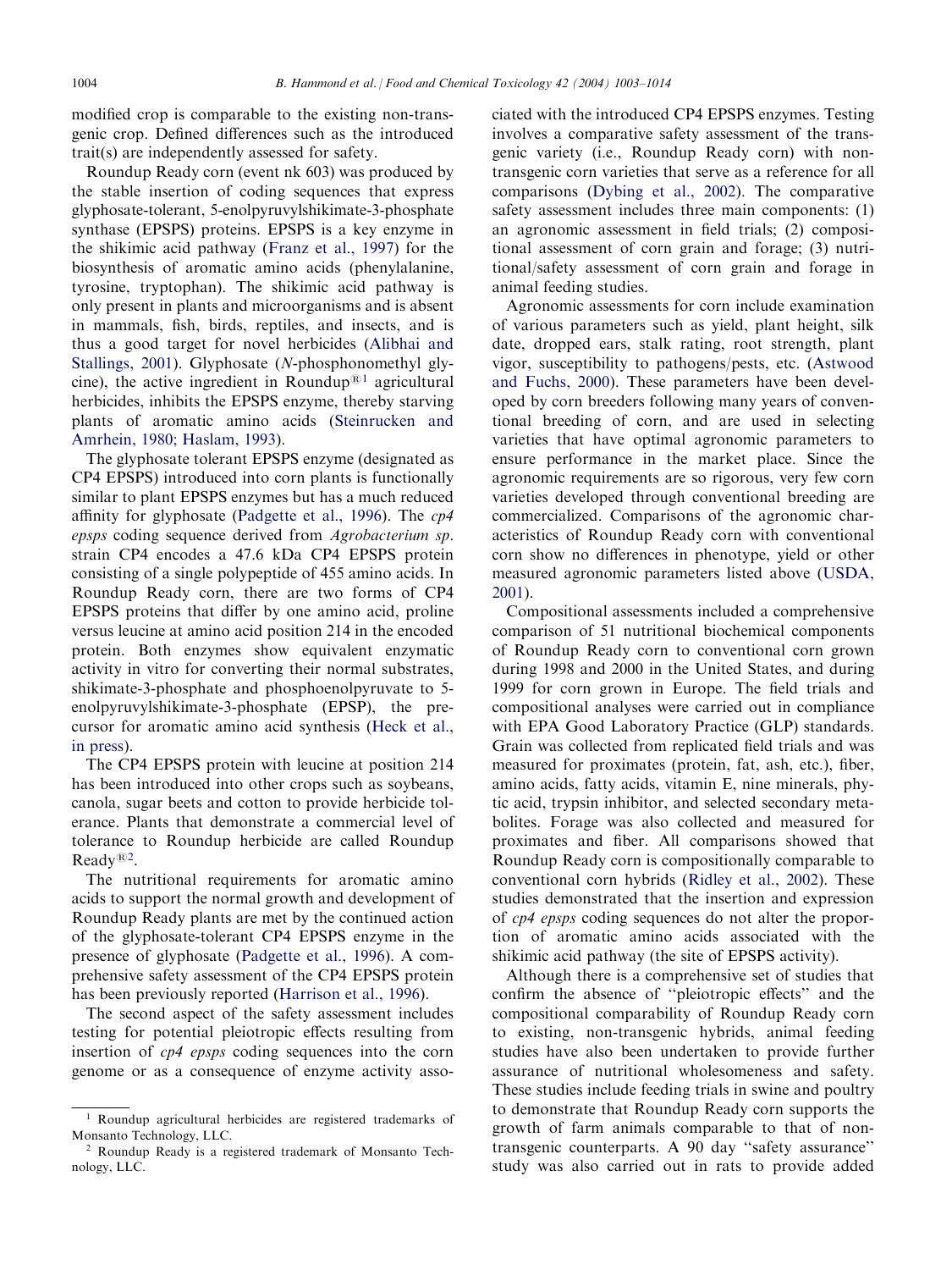confirmation of the safety of Roundup Ready corn grain for human consumption. The results of the 90 day ''safety assurance'' study will be presented and discussed in the context of the aforementioned studies to provide confirmatory evidence of the safety of Roundup Ready corn grain for human consumption.

#### 2. Materials and methods

The study design was adapted from OECD Guideline No. 408 (1981) and the study was conducted in general compliance with OECD Good Laboratory Practice (GLP) guidelines at the Metabolism and Safety Evaluation-Newstead, toxicology laboratory.

# 2.1. Animals and maintenance

Male and female Sprague–Dawley derived rats  $(Crl:CD^@(SD)IGS$  BR) from Charles River Laboratories (Raleigh, NC) were approximately 6 weeks of age at study start. Rats were housed individually and provided food and water ad libitum. The testing facility provided appropriate environmental conditions  $(22 \pm 3 \degree C$  room temperature, 12-h light/dark cycle, 40– 60% humidity, 10–15 air changes/h), and cage rack location within the animal room was rotated weekly.

## 2.2. Test and control substances

Corn grain from Roundup Ready corn and its control [background genetics representative of the test line but lacking the nk 603 transgene (transformation event)] were grown at field test sites in Ohio during the 1999 growing season. Roundup herbicide was applied to Roundup Ready corn plants during the growing season at commercial rates of application. Commercial, nontransgenic reference control corn grain representing a diversity of germplasm served as reference controls and were grown in various geographical locations in the United States (Ohio, Indiana, Iowa and Colorado) during the 1999 growing season. The purpose of these reference controls was to approximate the normal range of responses of rats fed different commercial, nontransgenic corn grain since these data were not available. Prior to the advent of biotechnology, newly developed corn hybrids were not fed to rats in 90 day toxicology studies. The only historical data available was that for control rats at the testing laboratory that were fed grain from non-transgenic corn varieties incorporated into commercial rodent diets. The grain samples used for diet preparation were analyzed for nutrient components, pesticide residues (Covance Laboratories, Madison, WI, USA) including glyphosate (Monsanto Company, St. Louis, MO) and mycotoxins (Romer Labs, Union, MO). The identity of Roundup Ready corn grain was

confirmed by nk 603 event-specific polymerase chain reaction (PCR) analysis, the control line served as the negative control in the assay. The identity of reference control grain was confirmed by chain of custody records.

#### 2.3. Experimental diets

Diets containing test, control and reference control grain were formulated by Purina TestDiet (Richmond, IN) to be nutritionally and compositionally comparable to PMI Certified Rodent LabDiet<sup>®3</sup> 5002. Many toxicology laboratories use this diet in rodent feeding studies. Roundup Ready corn, control, and reference control grains were ground and added to diets at levels of approximately  $33\%$  w/w, the standard incorporation rate for Certified Rodent LabDiet 5002. Roundup Ready corn and control corn were also added to diets at 11% w/w to assess any potential dose-response of effects that might be observed at the 33% dietary level. To be consistent with all the other diets in the study, corn grain supplied by Purina TestDiet was added at  $22\%$  w/w to the 11% w/w corn grain diets to bring the total corn grain content up to  $33\%$  w/w, consistent with other diets. Following diet preparation, samples of all diets were analysed (Covance Laboratories, Madison, WI, USA) to confirm formulated diets met PMI specifications for certified 5002 rodent diet.

# 2.4. Experimental design and treatment

Following acclimation to laboratory conditions, animals were assigned to one of ten experimental groups (20/sex/group) by stratified randomization so that mean body weights did not differ significantly  $(P<0.05)$ among treatment groups. Table 1 contains an outline of the experimental groups and treatment regimen.

Table 1 Experimental groups and treatment regimen<sup>a</sup>

| Group                  | Animals/<br>sex | Location<br>corn grown | Dietary level<br>$(\% w/w)$ |
|------------------------|-----------------|------------------------|-----------------------------|
| 1 Control (low)        | 20              | Ohio                   | 11                          |
| 2 Control (high)       | 20              | Ohio                   | 33                          |
| 3 Roundup Ready (low)  | 20              | Ohio                   | 11                          |
| 4 Roundup Ready (high) | 20              | Ohio                   | 33                          |
| 5 Reference Control A  | 20              | Ohio                   | 33                          |
| 6 Reference Control B  | 20              | Iowa                   | 33                          |
| 7 Reference Control C  | 20              | Indiana                | 33                          |
| 8 Reference Control D  | 20              | Ohio                   | 33                          |
| 9 Reference Control E  | 20              | Colorado               | 33                          |
| 10 Reference Control F | 20              | Colorado               | 33                          |

<sup>a</sup> Control and reference controls are non-transgenic varieties.

<sup>3</sup> PMI Certified LabDiet 5002 is a registered trademark of Purina Mills, Inc.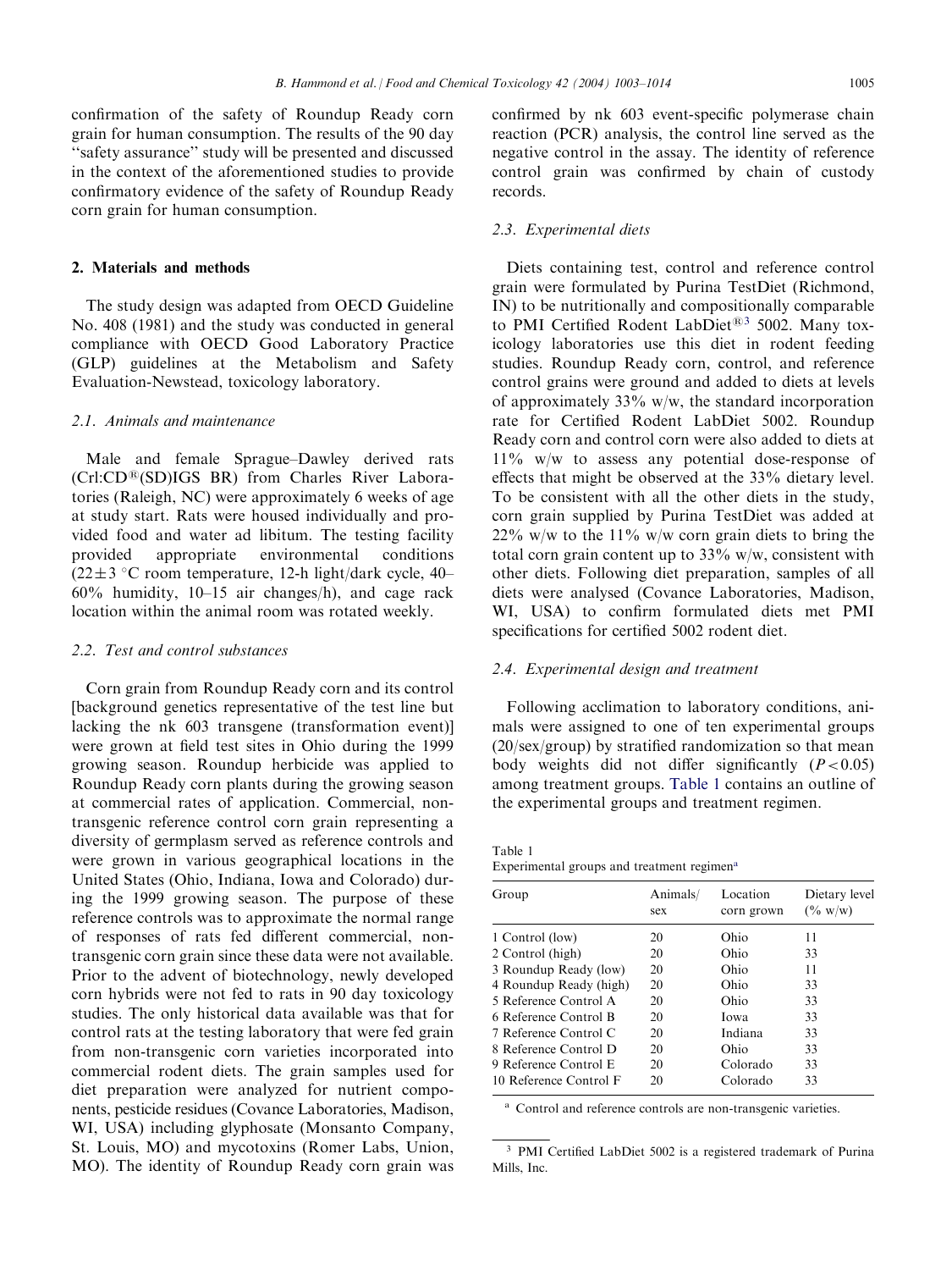# 2.5. Clinical observations

All animals were observed twice daily for mortality and moribundity and once daily for overt signs of toxicity; physical examinations were given weekly. Individual body weights were obtained one day prior to group allocation and weekly thereafter. Individual food consumption was determined weekly except during pre-test (week –1) and week 1. During week–1, all animals were fed PMI Certified LabDiet 5002 and food consumption was determined on days 1, 2, and 3 and again for days 4 through 7 to obtain baseline data on food consumption. The animals were then provided the appropriate formulated diets containing test, control, or reference control grain. Food consumption was determined on days 1, 2, and 3 and again for days 4 through 7 (week 1 only). This was compared with week–1 data to assess palatability of the diets. Animals continued on test, control, or reference control diets until the end of the study (week 13).

# 2.6. Clinical Pathology

Blood was collected under light halothane anesthesia, via the retro-orbital plexus from 10 rats/sex/group after week 4 and again (under  $CO<sub>2</sub>$  anesthesia from the posterior vena cava) just prior to sacrifice. Animals were fasted overnight (18–23 h) but did have access to water. When possible, blood samples were collected from the same 10 animals at both collection periods.

#### 2.7. Haematology

Endpoints included red blood cell count (RBC), total leukocyte count (WBC) and leukocyte differential count (NEU, LYM, etc.), platelet count (PLT), hematocrit (HCT), hemoglobin concentration (HGB), and red blood cell indices: mean corpuscular volume (MCV), mean corpuscular hemoglobin (MCH), and mean corpuscular hemoglobin concentration (MCHC). Whole blood was treated with anticoagulant (EDTA), and hematology parameters measured using a Technicon H1ETM System (Miles Inc., Elkhart, IN, USA) blood cell counter. Plasma prothrombin time (PT) and activated partial thromboplastin time (APTT) were determined from whole blood collected using sodium citrate as an anticoagulant from animals at terminal sacrifice.

#### 2.8. Serum Chemistry

Endpoints included albumin (ALB), globulin (GLB – calculated), total protein (TP), blood urea nitrogen (BUN), total bilirubin (TBIL), direct bilirubin (DBIL), glucose (GLU), alanine aminotransferase (ALT), alkaline phosphatase (ALP), aspartate aminotransferase (AST), gamma glutamyl transferase (GGT), creatinine (CREA), albumin/globulin ratio (A/G Ratio), calcium (CA), phosphorus (PHOS), chloride (CL), sodium (NA), and potassium (K). Serum chemistry parameters were measured using a Hitachi 717 clinical analyzer.

#### 2.9. Urine Chemistry

Urine was collected on ice for 16–18 h from the same rats used for blood collection. Protein, pH, blood, ketones, bilirubin, glucose, and urobilinogen were assayed in urine samples with MULTISTIX<sup>TM</sup> reagent strips and a CLINI-TEK<sup>TM</sup> urinalysis strip reader (Ames Company, Elkhart, IN, USA). Urine volume was measured. Urine specific gravity was determined using an American Optical T. S. Meter. Urine appearance and opacity were determined by inspection and reported by exception. Sediment, derived from centrifuging the urine sample, was examined microscopically to determine the presence of bacteria, epithelial cells, erythrocytes, leukocytes, casts, or abnormal crystals. Urine sodium, potassium, chloride, calcium, and phosphorus and creatinine clearance (calculated) were determined quantitatively using a Hitachi 717 clinical analyzer.

# 2.10. Pathology

At the end of the 13 week exposure period to test and control diets, all animals were anesthetized with  $CO<sub>2</sub>$ , sacrificed by exsanguination and given a complete gross pathologic examination. Adrenals, brain, heart, kidneys, liver, spleen, testes/ovaries were weighed, paired organs were weighed together. A full set of tissues was collected including: aorta, adrenals, bladder, brain, epididymides, esophagus, eyes, femur with joint, heart, intestine (ileum, jejunum, duodenum, colon, caecum), kidneys, lesions or abnormal masses, liver, lungs (with mainstream bronchi), lymph nodes (mesenteric and submaxillary), ovaries, pancreas, peripheral nerve (sciatic), pituitary, prostate, rectum, salivary glands, seminal vesicles, skeletal muscle (quadriceps femoris), skin (with mammary tissue), spinal cord (3 levels), spleen, sternum with marrow, stomach, testes, thymus, thyroid/parathyroid, trachea, uterus. Following collection, tissues were placed directly into 10% neutral buffered formalin for fixation.

Selected tissues [adrenal glands, brain, heart, small intestine (duodenum, jejunum, ileum), large intestine (colon, rectum), kidneys, liver, mesenteric lymph node, pancreas, spleen, stomach, thyroids, parathyroids, ovaries and testes] representing the major organs/systems from all animals fed 33% Roundup Ready corn grain and 33% control grain were processed, embedded in paraffin, sectioned (approximately  $4 \mu m$ ), and stained with hematoxylin and eosin using standard histological methods. A board-certified veterinary pathologist using light microscopy examined these tissues.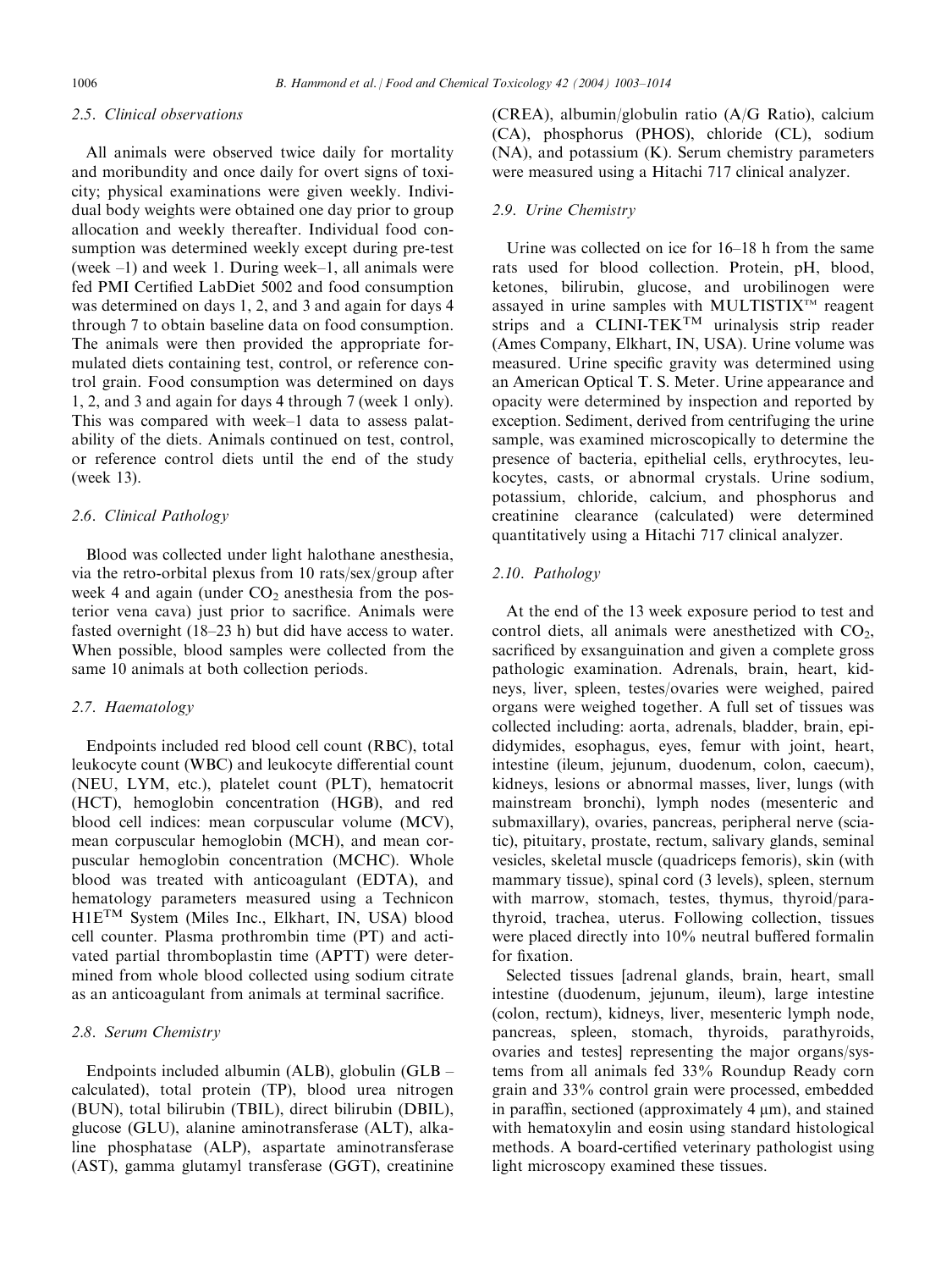# 2.11. Statistical analysis

For quantitative measures, the high dose test group was compared to (a) the high dose control group and (b) the mean of the reference control population fed grain from the 6 different reference control varieties. The low dose test group was compared to the low dose control group. For each sex, a simple one-way analysis of variance (ANOVA) model fit the data and specific treatment combinations were compared using contrasts. For (b) above, the comparisons were done using a onedegree of freedom t-test generated from a contrast between the Roundup Ready group (test) and either the control group or the pooled reference control groups. Differences were considered statistically significant at  $p < 0.05$  where both the ANOVA and the contrast were statistically significant. As part of the overall analysis, Levene's test was used to compare group variances. If Levene's test was significant ( $P \le 0.01$ ), the data were ranked and the analysis of ranked data was performed. The incidences of microscopic findings were analyzed using Fisher's Exact Test. SAS<sup>®</sup> version 8 [\(SAS](#page-11-0) [Institute Inc., Cary, NC](#page-11-0)) was used for all statistical computations.

# 3. Results

Compositional, contaminant, and nutritional analysis of the experimental diets showed that they met the specifications for Certified Rodent LabDiet 5002 established by PMI. The levels of heavy metals, aflatoxins, chlorinated hydrocarbons, organophosphate insecticides, and glyphosate were below detection limits. For chlordane, the Covance Laboratories' limit of detection was higher (250 ppb) than the maximum specified concentration of 50 ppb, but this was not considered to have an impact on the study. PCR analysis confirmed that the test diet contained Roundup Ready corn grain as it tested positive for the nk 603 transformation event. The control and reference control diets did not test positive for the nk 603 transformation event, as expected.

All of the 400 animals were healthy and appeared normal during the course of the study with the following two exceptions. One male from the 33% (high dose) Roundup Ready group was found dead on day 82. The animal had been healthy up to the time it was found dead and no apparent cause of death was determined at necropsy. Microscopic examination of tissues from this animal found no evidence for the cause of death. One male from a reference control group was euthanized on day 86 as it had a fractured nose and had markedly reduced food consumption. Neither of these deaths was considered test article related. There were no changes noted during the duration of the study in behavior, activity, posture, gait, or external appearance in any of the groups in either sex (data not shown).

### 3.1. Body weight and food consumption

Overall, body weight and weight gain were comparable for the male and female Roundup Ready and control (both dose groups) and reference control groups [\(Fig. 1](#page-5-0)). A few statistically significant differences in week to week weight gain were observed, particularly in males, but these differences within the mean  $\pm 2$ standard deviations of the population of reference controls, appeared randomly among the groups and were either not dose related or not consistently observed throughout the study. They were not considered to be test article related. The overall growth of rats fed diets containing Roundup Ready corn grain was comparable to that of the animals fed diets containing control and reference control grain.

Food consumption was generally similar between test, control and reference control groups [\(Fig. 2\)](#page-6-0). There were no differences in the palatability of the test and control diets. There were a few statistically significant differences observed in food consumption. The differences were within the mean  $\pm 2$  standard deviations of the population of reference controls, appeared randomly among the groups and were either not dose related or not consistently observed throughout the study. They were not considered to be test article related.

# 3.2. Clinical pathology parameters

Clinical pathology parameters were generally comparable for all groups. There were a few statistically significant differences between the Roundup Ready groups and the control groups after 4 weeks and at study termination (urinalysis). These differences were not considered to be test article related since they were within the mean  $\pm 2$  standard deviations of the population of reference controls, were different from one control group but not the other, were sometimes not dose related (observed at the low dose but not the high dose), and/or occurred after 4 weeks but not at study termination.

# 3.3. Haematology

Results of males and females measured at study termination (week 13) are contained in [Tables 2 and 3](#page-5-0), respectively. There were no biologically meaningful differences in haematology results.

#### 3.4. Serum chemistry

Results of males and females from week 13 are contained in [Tables 4 and 5](#page-7-0). There were no biologically meaningful differences in serum chemistry results.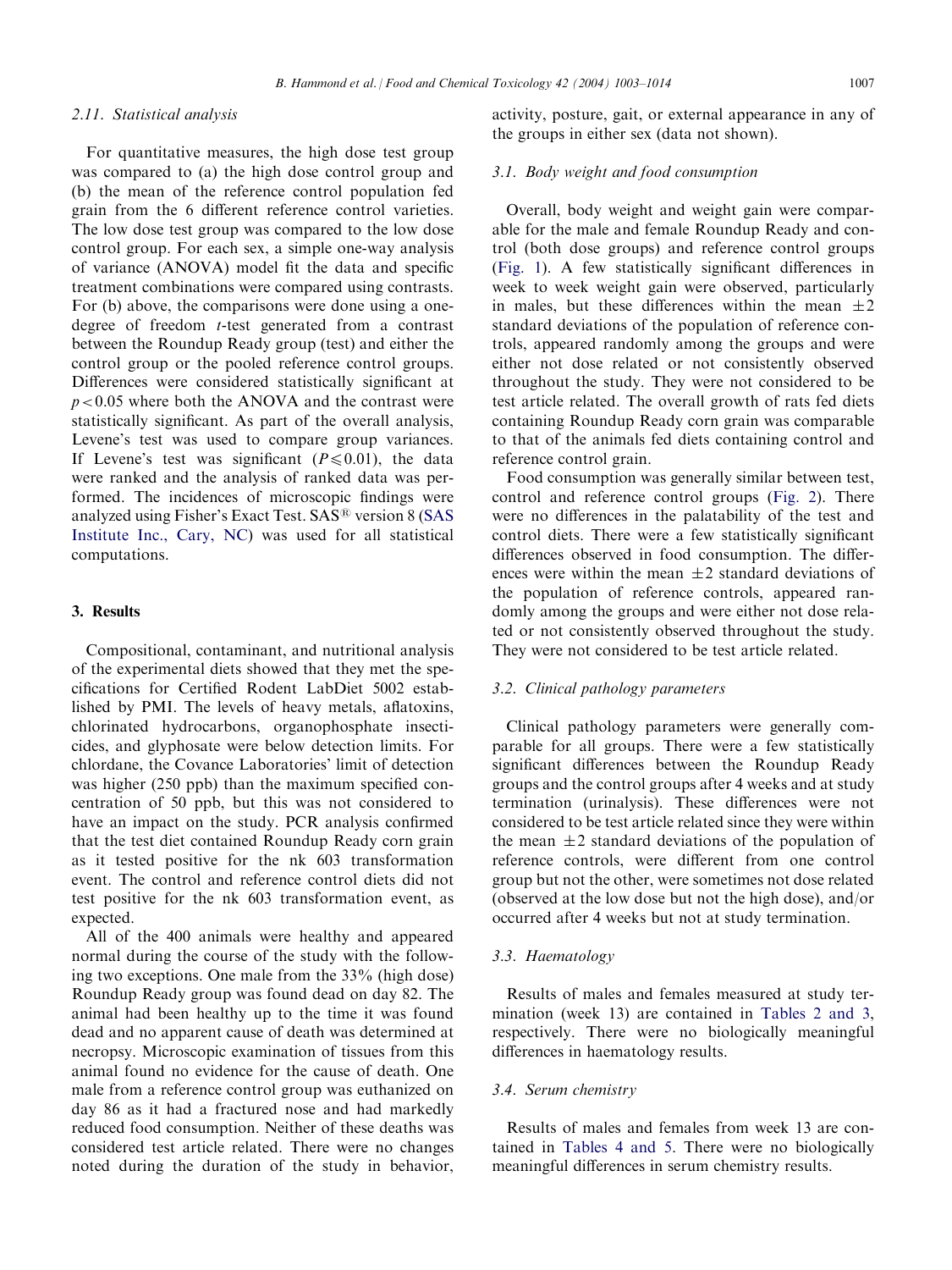<span id="page-5-0"></span>

Fig 1. Mean male and female body weights.

| Haematology mean values $\pm$ S.D. in male Sprague–Dawley rats following 13 weeks of exposure to Roundup Ready (RR) corn grain in the diet |  |  |  |  |
|--------------------------------------------------------------------------------------------------------------------------------------------|--|--|--|--|
|                                                                                                                                            |  |  |  |  |
|                                                                                                                                            |  |  |  |  |
|                                                                                                                                            |  |  |  |  |

| Parameter                 | N        | $11\%$ Control  | 33% Control     | $11\%$ RR       | 33% RR          | N  | Reference Controls mean $\pm 2$ S.D. |
|---------------------------|----------|-----------------|-----------------|-----------------|-----------------|----|--------------------------------------|
| <b>WBC</b> $(10^3/\mu l)$ | $9 - 10$ | $9.81 \pm 2.05$ | $7.82 \pm 2.15$ | $8.81 \pm 3.02$ | $9.27 \pm 2.57$ | 60 | $8.92 \pm 5.00$                      |
| NEU $(10^3/\mu l)$        | $9 - 10$ | $1.28 \pm 0.38$ | $1.37 \pm 0.43$ | $1.23 \pm 0.38$ | $1.05 \pm 0.31$ | 60 | $1.29 \pm 1.03$                      |
| LYM $(10^3/\mu l)$        | $9 - 10$ | $7.82 \pm 1.85$ | $5.82 \pm 1.60$ | $6.92 \pm 2.79$ | $7.49 \pm 2.25$ | 60 | $6.95 \pm 4.48$                      |
| RBC $(10^6/\mu l)$        | $9 - 10$ | $8.57 \pm 0.46$ | $8.47 \pm 0.53$ | $8.94 \pm 0.67$ | $8.62 \pm 0.26$ | 60 | $8.61 \pm 0.84$                      |
| HGB (g/dl)                | $9 - 10$ | $14.9 \pm 0.5$  | $14.9 \pm 0.9$  | $15.4 \pm 0.8$  | $15.1 \pm 0.4$  | 60 | $15.0 \pm 1.14$                      |
| HCT (%)                   | $9 - 10$ | $43.9 \pm 1.5$  | $43.6 \pm 2.6$  | $45.7 \pm 3.0$  | $44.6 \pm 1.0$  | 60 | $44.2 \pm 3.38$                      |
| MCV(f)                    | $9 - 10$ | $51.2 \pm 1.42$ | $51.5 \pm 1.85$ | $51.2 \pm 1.31$ | $51.7 \pm 1.53$ | 60 | $51.4 \pm 3.52$                      |
| $MCH$ (pg)                | $9 - 10$ | $17.4 \pm 0.49$ | $17.6 \pm 0.54$ | $17.2 \pm 0.59$ | $17.5 \pm 0.52$ | 60 | $17.5 \pm 1.12$                      |
| $MCHC$ (g/dl)             | $9 - 10$ | $33.9 \pm 0.41$ | $34.1 \pm 0.21$ | $33.6 \pm 1.21$ | $33.8 \pm 0.52$ | 60 | $34.0 \pm 1.02$                      |
| PLT $(10^3/\mu l)$        | $9 - 10$ | $949 \pm 150$   | $938 \pm 98(9)$ | $1028 \pm 147$  | $943 \pm 103$   | 60 | $938 \pm 228$                        |
| $PT$ (sec)                | $8 - 10$ | $12.4 \pm 0.83$ | $12.1 \pm 0.39$ | $12.7 \pm 0.77$ | $12.2 \pm 0.41$ | 59 | $12.1 \pm 1.16$                      |
| APTT (sec)                | $8 - 10$ | $17.2 \pm 3.01$ | $15.1 \pm 1.00$ | $16.7 \pm 1.14$ | $15.0 \pm 0.71$ | 59 | $15.8 \pm 4.04$                      |

There were no statistically significant differences.

Table 2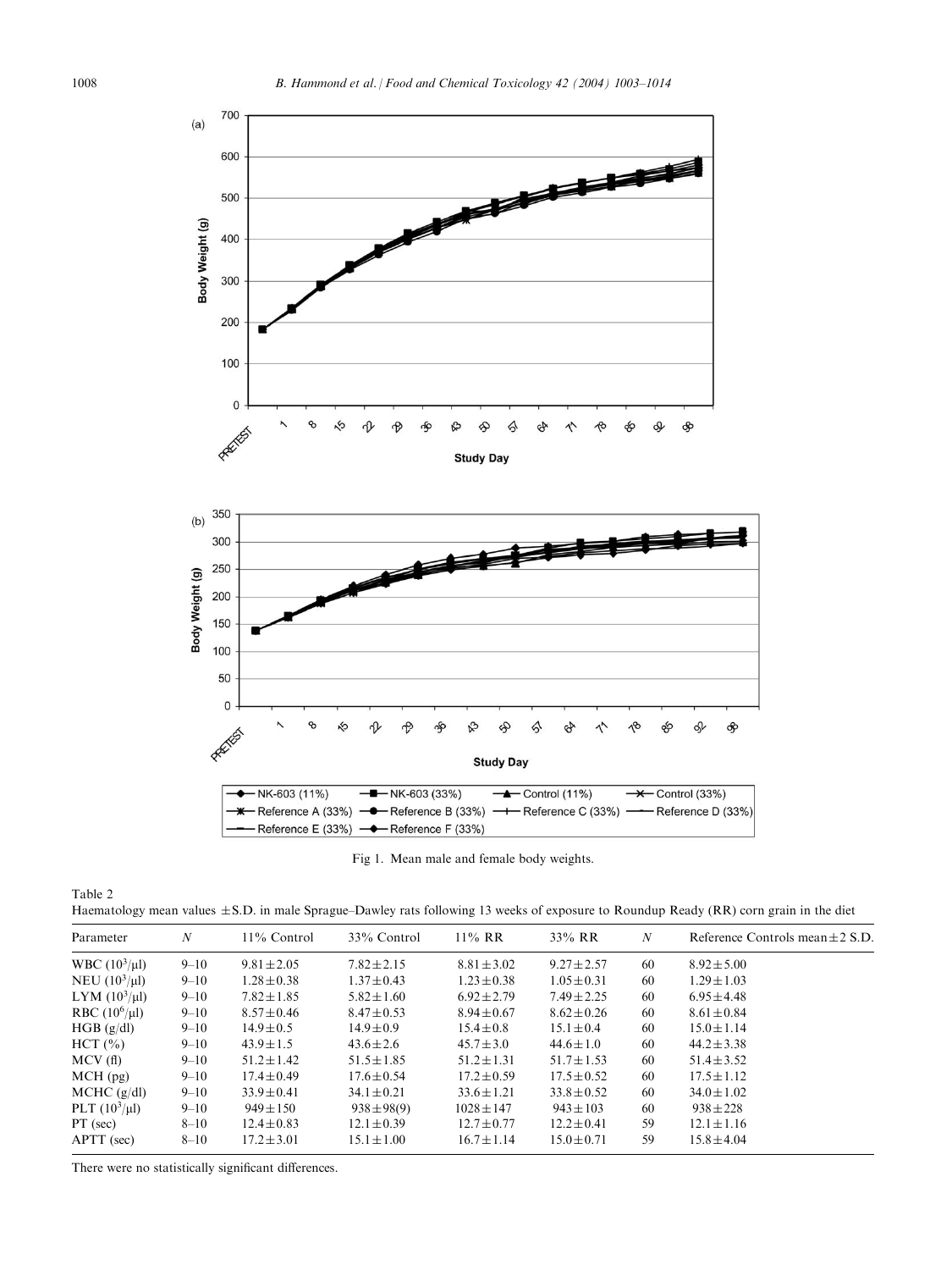<span id="page-6-0"></span>

Fig. 2. Mean male and female food consumption.

Table 3 Haematology mean values $\pm$ S.D. in female Sprague–Dawley rats following 13 weeks of exposure to Roundup Ready (RR) corn grain in the diet

| Parameter          | N        | $11\%$ Control  | 33% Control     | $11\%$ RR       | 33% RR          | N  | Reference Controls mean $\pm 2$ S.D. |
|--------------------|----------|-----------------|-----------------|-----------------|-----------------|----|--------------------------------------|
| WBC $(10^3/\mu l)$ | $9 - 10$ | $6.96 \pm 1.56$ | $7.55 \pm 2.35$ | $6.91 \pm 2.77$ | $5.95 \pm 0.89$ | 60 | $7.09 \pm 3.76$                      |
| NEU $(10^3/\mu l)$ | $9 - 10$ | $0.89 \pm 0.23$ | $0.97 \pm 0.40$ | $0.94 \pm 0.48$ | $0.88 \pm 0.40$ | 60 | $0.95 \pm 1.52$                      |
| LYM $(10^3/\mu l)$ | $9 - 10$ | $5.52 \pm 1.41$ | $6.01 \pm 1.86$ | $5.47 \pm 2.30$ | $4.65 \pm 0.73$ | 60 | $5.59 \pm 2.98$                      |
| RBC $(10^6/\mu l)$ | $9 - 10$ | $7.82 \pm 0.31$ | $8.05 \pm 0.58$ | $8.01 \pm 0.83$ | $7.98 \pm 0.41$ | 60 | $8.07 \pm 0.70$                      |
| HGB (g/dl)         | $9 - 10$ | $14.5 \pm 0.5$  | $14.5 \pm 1.0$  | $14.6 \pm 0.7$  | $15.0 \pm 0.6$  | 60 | $14.8 \pm 1.14$                      |
| HCT (%)            | $9 - 10$ | $42.3 \pm 1.4$  | $42.4 \pm 2.7$  | $43.4 \pm 4.4$  | $44.0 \pm 1.7$  | 60 | $43.2 \pm 3.36$                      |
| MCV(f)             | $9 - 10$ | $54.2 \pm 1.77$ | $52.8 \pm 1.92$ | $54.1 \pm 1.39$ | $55.1 \pm 1.38$ | 60 | $53.6 \pm 3.26$                      |
| $MCH$ (pg)         | $9 - 10$ | $18.5 \pm 0.78$ | $18.1 \pm 0.65$ | $18.4 \pm 1.43$ | $18.8 \pm 0.41$ | 60 | $18.3 \pm 1.00$                      |
| $MCHC$ (g/dl)      | $9 - 10$ | $34.2 \pm 0.55$ | $34.3 \pm 0.29$ | $33.9 \pm 2.22$ | $34.2 \pm 0.51$ | 60 | $34.3 \pm 1.04$                      |
| PLT $(10^3/\mu l)$ | $9 - 10$ | $941 \pm 179$   | $985 \pm 165$   | $1007 \pm 161$  | $904 \pm 124$   | 60 | $946 \pm 214$                        |
| PT(s)              | $8 - 10$ | $11.0 \pm 0.42$ | $11.1 \pm 0.36$ | $11.4 \pm 0.43$ | $11.2 \pm 0.32$ | 59 | $11.2 \pm 0.90$                      |
| APT(s)             | $8 - 10$ | $13.6 \pm 2.05$ | $13.2 \pm 2.23$ | $13.2 \pm 1.88$ | $14.3 \pm 1.75$ | 59 | $14.5 \pm 3.40$                      |

There were no statistically significant differences.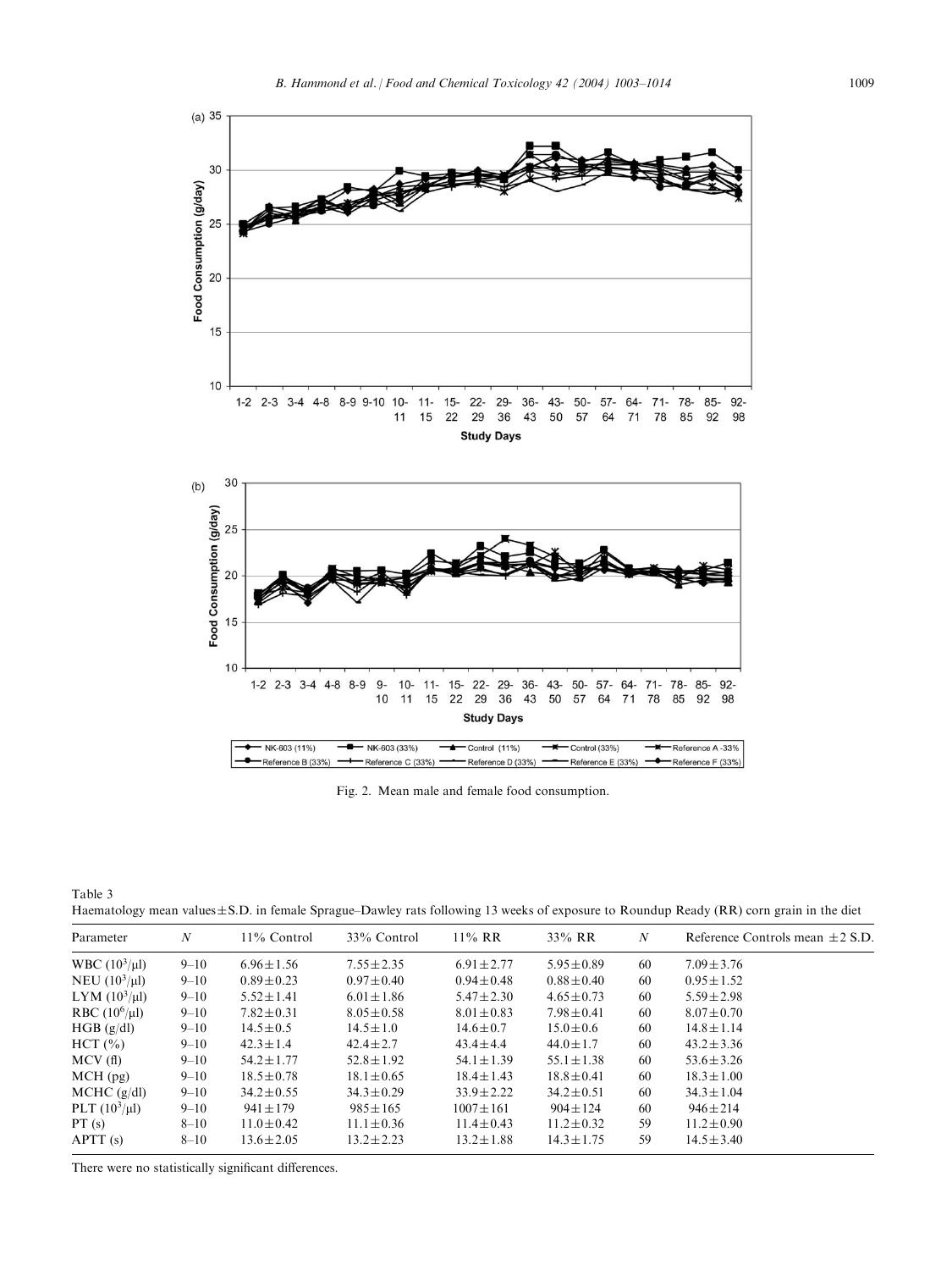# <span id="page-7-0"></span>3.5. Urine chemistry

There were no differences between the control and treated groups that were considered to be test article related (data not shown). Urine phosphorous and potassium were increased slightly in males from the high dose Roundup Ready corn group when compared to the control group, but were within the mean  $\pm 2$  standard deviations of the population of reference controls. Values for the male control group were lower than the reference control groups and test groups that contributed to the observed statistical differences.

#### 3.6. Organ weights

Organ weight data as a percentage of body weight is presented in [Table 6](#page-8-0); absolute organ weights and organ weights as a percentage of brain weight are not presented. Absolute organ weight, organ weights as a percentage of body weight or brain weight were generally comparable among test and control and reference control groups. The only statistical difference in organ weight was a slight increase in absolute heart weight of high dose test males (1.98 grams) relative to control (1.78 grams) and reference control males (1.87

Table 4

Serum chemistry mean values $\pm$ S.D. in male Sprague–Dawley rats following 13 weeks of exposure to Roundup Ready (RR) corn grain in the diet

| Parameter            | $\boldsymbol{N}$ | $11\%$ Control  | 33% Control     | $11\%$ RR       | 33% RR          | $\boldsymbol{N}$ | Reference Controls mean $\pm 2$ S.D. |
|----------------------|------------------|-----------------|-----------------|-----------------|-----------------|------------------|--------------------------------------|
| ALP(U/L)             | 10               | $81.8 \pm 18$   | $75.9 \pm 13$   | $83.8 \pm 14$   | $77.9 \pm 10$   | 60               | $86.0 \pm 34$                        |
| ALT (U/L)            | 10               | $39.5 \pm 6.9$  | $39.6 \pm 7.8$  | $40.9 \pm 6.9$  | $39.2 \pm 4.3$  | 60               | $44.2 \pm 16.4$                      |
| AST (U/L)            | 10               | $81.8 \pm 13$   | $83.8 \pm 15$   | $77.6 \pm 11$   | $78.0 \pm 7.4$  | 60               | $84.2 \pm 24.4$                      |
| $GGT$ (U/L)          | 10               | $0.00 \pm 0.00$ | $0.00 \pm 0.00$ | $0.00 \pm 0.00$ | $0.20 \pm 0.42$ | 60               | $0.08 \pm 0.56$                      |
| $BUN$ (mg/dl)        | 10               | $15.8 \pm 1.9$  | $18.5 \pm 4.8$  | $15.7 \pm 1.1$  | $16.2 \pm 1.9$  | 60               | $16.3 \pm 4.28$                      |
| $CREA$ (mg/dl)       | 10               | $0.54 \pm 0.05$ | $0.55 \pm 0.05$ | $0.53 \pm 0.07$ | $0.54 \pm 0.05$ | 60               | $0.54 \pm 0.10$                      |
| TBIL $(mg/dl)$       | $4 - 6$          | $0.20 \pm 0.00$ | $0.20 \pm 0.00$ | $0.20 \pm 0.00$ | $0.20 \pm 0.00$ | 36               | $0.20 \pm 0.04$                      |
| TP(g/dl)             | 10               | $6.59 \pm 0.25$ | $6.77 \pm 0.52$ | $6.77 \pm 0.34$ | $6.71 \pm 0.37$ | 60               | $6.76 \pm 0.68$                      |
| $ALB$ (g/dl)         | 10               | $4.26 \pm 0.17$ | $4.37 \pm 0.30$ | $4.33 \pm 0.14$ | $4.25 \pm 0.22$ | 60               | $4.32 \pm 0.46$                      |
| A/G                  | 10               | $1.84 \pm 0.19$ | $1.84 \pm 0.19$ | $1.79 \pm 0.14$ | $1.74 \pm 0.19$ | 60               | $1.79 \pm 0.34$                      |
| GLOB(g/dl)           | 10               | $2.33 \pm 0.22$ | $2.40 \pm 0.31$ | $2.44 \pm 0.23$ | $2.46 \pm 0.26$ | 60               | $2.44 \pm 0.44$                      |
| $GLU$ (mg/dl)        | 10               | $208 \pm 23$    | $209 \pm 36$    | $212 \pm 32$    | $227 \pm 43$    | 60               | $209 \pm 64$                         |
| $CA$ (mg/dl)         | 10               | $11.2 \pm 0.48$ | $11.6 \pm 0.41$ | $11.3 \pm 0.32$ | $11.4 \pm 0.33$ | 60               | $11.4 \pm 1.16$                      |
| $PHOS$ (mg/dl)       | 10               | $10.1 \pm 1.17$ | $11.2 \pm 1.53$ | $10.4 \pm 1.13$ | $10.4 \pm 1.33$ | 60               | $10.2 \pm 3.10$                      |
| $NA$ (mmol/L)        | 10               | $148 \pm 2.9$   | $149 \pm 2.9$   | $147 \pm 2.6$   | $148 \pm 2.6$   | 60               | $149 \pm 5.8$                        |
| $CL$ (mmol/L)        | 10               | $101 \pm 1.9$   | $102 \pm 2.0$   | $100 \pm 2.0$   | $100 \pm 1.2$   | 60               | $102 \pm 6.0$                        |
| $K \text{ (mmol/L)}$ | 10               | $7.27 \pm 1.4$  | $7.68 \pm 1.6$  | $7.58 \pm 1.9$  | $7.52 \pm 1.0$  | 60               | $7.31 \pm 2.72$                      |

There were no statistically significant differences.

Table 5

| Serum chemistry mean values $\pm$ S.D. in female Sprague–Dawley rats following 13 weeks of exposure to Roundup Ready (RR) corn grain in the diet |  |  |  |  |  |
|--------------------------------------------------------------------------------------------------------------------------------------------------|--|--|--|--|--|
|--------------------------------------------------------------------------------------------------------------------------------------------------|--|--|--|--|--|

| Parameter      | $\boldsymbol{N}$ | 11% Control     | 33% Control     | $11\%$ RR       | 33% RR          | $\boldsymbol{N}$ | Reference Controls mean $\pm 2$ S.D. |
|----------------|------------------|-----------------|-----------------|-----------------|-----------------|------------------|--------------------------------------|
| ALP(U/L)       | $9 - 10$         | $41 \pm 8$      | $41 \pm 10$     | $53 \pm 13$     | $48 \pm 13$     | 60               | $47 + 26$                            |
| ALT (U/L)      | $9 - 10$         | $64 + 41$       | $57 + 53$       | $82 \pm 106$    | $39 + 7$        | 60               | $60 \pm 80$                          |
| AST (U/L)      | $9 - 10$         | $127 \pm 82$    | $118 + 96$      | $143 \pm 158$   | $81 \pm 10$     | 60               | $103 \pm 102$                        |
| $GGT$ (U/L)    | 10               | $0.40 \pm 0.70$ | $0.30 \pm 0.48$ | $0.20 \pm 0.42$ | $0.50 \pm 0.85$ | 60               | $0.57 \pm 1.50$                      |
| BUN (mg/dl)    | $9 - 10$         | $18.4 \pm 1.9$  | $19.7 \pm 2.1$  | $18.8 \pm 3.5$  | $18.0 \pm 2.5$  | 60               | $19.4 \pm 5.52$                      |
| $CREA$ (mg/dl) | $9 - 10$         | $0.59 \pm 0.03$ | $0.61 \pm 0.09$ | $0.57 \pm 0.07$ | $0.60 \pm 0.00$ | 60               | $0.61 \pm 0.10$                      |
| TBIL $(mg/dl)$ | $7 - 8$          | $0.20 \pm 0.00$ | $0.20 \pm 0.00$ | $0.21 \pm 0.04$ | $0.20 \pm 0.00$ | 49               | $0.20 \pm 0.04$                      |
| TP(g/dl)       | $9 - 10$         | $7.82 \pm 0.59$ | $7.60 \pm 0.45$ | $7.42 \pm 0.68$ | $7.37 \pm 0.34$ | 60               | $7.55 \pm 1.00$                      |
| ALB(g/dl)      | $9 - 10$         | $5.60 \pm 0.58$ | $5.23 \pm 0.45$ | $5.13 \pm 0.64$ | $5.09 \pm 0.41$ | 59               | $5.34 \pm 0.86$                      |
| A/G            | $9 - 10$         | $2.56 \pm 0.44$ | $2.26 \pm 0.40$ | $2.26 \pm 0.32$ | $2.27 \pm 0.40$ | 59               | $2.47 \pm 0.66$                      |
| GLOB(g/dl)     | $9 - 10$         | $2.22 \pm 0.27$ | $2.37 \pm 0.34$ | $2.29 \pm 0.21$ | $2.28 \pm 0.25$ | 60               | $2.19 \pm 0.44$                      |
| $GLUC$ (mg/dl) | $9 - 10$         | $175 \pm 32$    | $182 \pm 35$    | $160 \pm 38$    | $185 \pm 37$    | 60               | $182 \pm 62$                         |
| $CA$ (mg/dl)   | $9 - 10$         | $11.9 \pm 0.59$ | $11.9 \pm 0.61$ | $11.8 \pm 0.74$ | $11.6 \pm 0.58$ | 60               | $11.9 \pm 1.28$                      |
| $PHOS$ (mg/dl) | $9 - 10$         | $9.15 \pm 1.16$ | $8.88 \pm 1.09$ | $9.52 \pm 1.46$ | $9.54 \pm 0.93$ | 60               | $9.50 \pm 2.80$                      |
| $NA$ (mmol/L)  | $9 - 10$         | $149 \pm 2.5$   | $150 \pm 2.5$   | $150 \pm 2.8$   | $148 \pm 1.6$   | 60               | $151 \pm 7.0$                        |
| $CL$ (mmol/L)  | $9 - 10$         | $103 \pm 3.1$   | $104 \pm 2.5$   | $106 \pm 3.1$   | $104 \pm 1.5$   | 60               | $105 \pm 4.8$                        |
| $K$ (mmol/L)   | $9 - 10$         | $7.32 \pm 0.84$ | $7.30 \pm 0.49$ | $7.69 \pm 0.69$ | $8.22 \pm 0.58$ | 60               | $7.65 \pm 1.92$                      |

There were no statistically significant differences.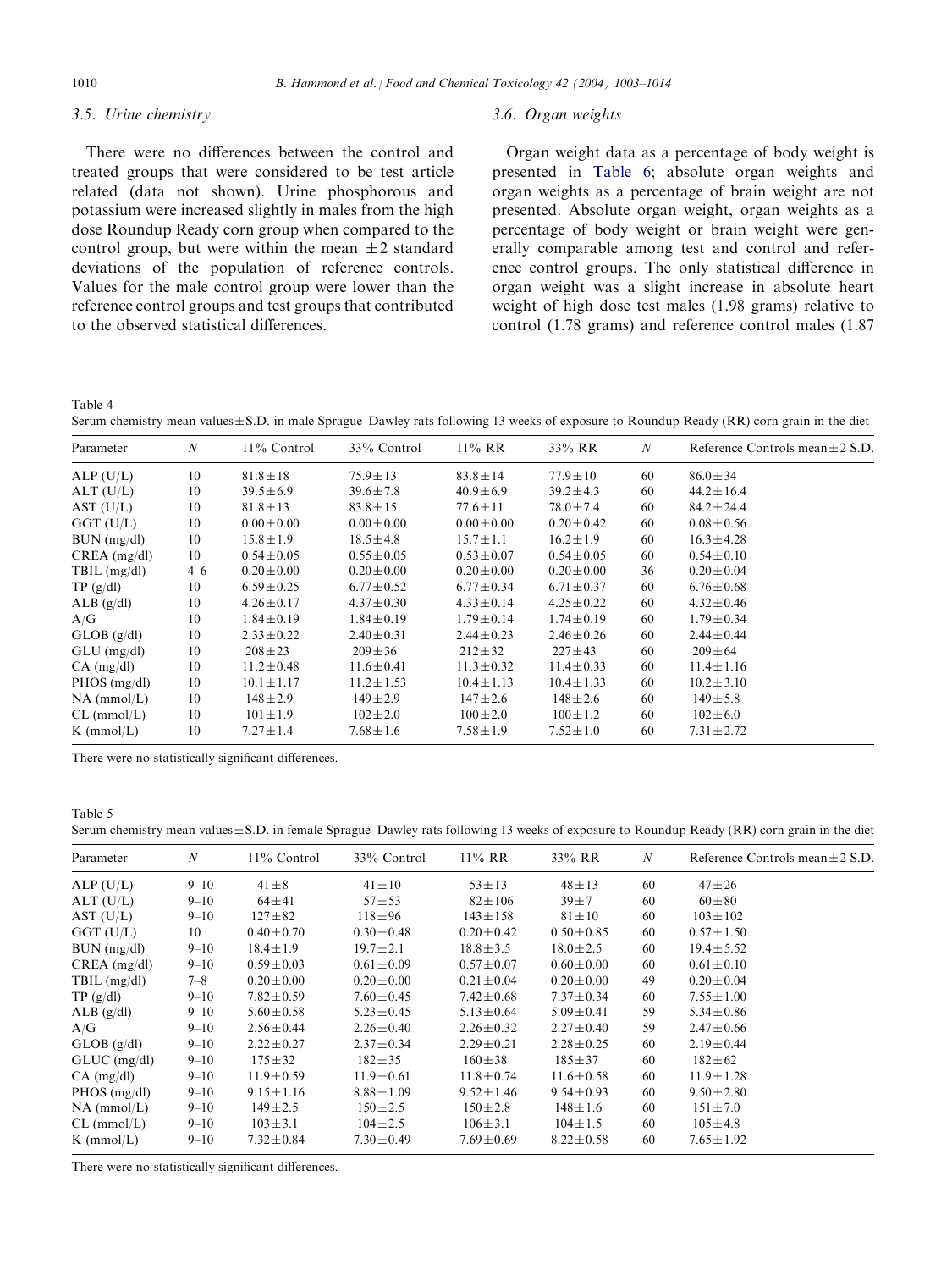<span id="page-8-0"></span>Table 6 Organ/body weight mean values $\pm$ S.D. in male and female Sprague–Dawley rats following 13 weeks of exposure to Roundup Ready (RR) corn grain in the diet

| Parameter | $\boldsymbol{N}$ | $11\%$ Control  | 33% Control     | $11\%$ RR       | 33% RR          | N   | Reference Controls mean $\pm 2$ S.D. |
|-----------|------------------|-----------------|-----------------|-----------------|-----------------|-----|--------------------------------------|
| Males     |                  |                 |                 |                 |                 |     |                                      |
| Adrenals  | $19 - 20$        | $0.01 \pm 0.00$ | $0.01 \pm 0.00$ | $0.01 \pm 0.00$ | $0.01 \pm 0.00$ | 116 | $0.01 \pm 0.00$                      |
| Brain     | $19 - 20$        | $0.42 \pm 0.05$ | $0.42 \pm 0.03$ | $0.41 \pm 0.03$ | $0.42 \pm 0.41$ | 116 | $0.42 \pm 0.08$                      |
| Heart     | $19 - 20$        | $0.35 \pm 0.02$ | $0.33 \pm 0.03$ | $0.37 \pm 0.05$ | $0.36 \pm 0.04$ | 116 | $0.35 \pm 0.08$                      |
| Kidney    | $19 - 20$        | $0.81 \pm 0.06$ | $0.77 \pm 0.06$ | $0.79 \pm 0.07$ | $0.79 \pm 0.05$ | 116 | $0.78 \pm 0.12$                      |
| Liver     | $19 - 20$        | $2.85 \pm 0.21$ | $2.82 \pm 0.19$ | $2.87 \pm 0.20$ | $2.96 \pm 0.17$ | 116 | $2.86 \pm 0.42$                      |
| Spleen    | $19 - 20$        | $0.16 \pm 0.02$ | $0.17 \pm 0.02$ | $0.15 \pm 0.02$ | $0.16 \pm 0.03$ | 116 | $0.16 \pm 0.04$                      |
| Testes    | $19 - 20$        | $0.67 \pm 0.08$ | $0.66 \pm 0.11$ | $0.68 \pm 0.07$ | $0.66 \pm 0.08$ | 116 | $0.67 \pm 0.18$                      |
| Females   |                  |                 |                 |                 |                 |     |                                      |
| Adrenals  | 20               | $0.03 \pm 0.00$ | $0.03 \pm 0.00$ | $0.03 \pm 0.00$ | $0.03 \pm 0.00$ | 120 | $0.03 \pm 0.01$                      |
| Brain     | 20               | $0.70 \pm 0.04$ | $0.71 \pm 0.05$ | $0.73 \pm 0.06$ | $0.69 \pm 0.07$ | 120 | $0.71 \pm 0.12$                      |
| Heart     | 20               | $0.38 \pm 0.02$ | $0.38 \pm 0.03$ | $0.39 \pm 0.03$ | $0.38 \pm 0.03$ | 120 | $0.39 \pm 0.06$                      |
| Kidney    | 20               | $0.77 \pm 0.06$ | $0.79 \pm 0.06$ | $0.78 \pm 0.07$ | $0.78 \pm 0.05$ | 120 | $0.79 \pm 0.12$                      |
| Liver     | 20               | $2.99 \pm 0.40$ | $2.94 \pm 0.22$ | $2.92 \pm 0.30$ | $2.89 \pm 0.35$ | 120 | $3.04 \pm 0.72$                      |
| Spleen    | 20               | $0.19 \pm 0.02$ | $0.19 \pm 0.03$ | $0.19 \pm 0.03$ | $0.20 \pm 0.03$ | 120 | $0.19 \pm 0.05$                      |
| Ovaries   | 20               | $0.05 \pm 0.01$ | $0.05 \pm 0.01$ | $0.05 \pm 0.01$ | $0.05 \pm 0.01$ | 120 | $0.05 \pm 0.02$                      |
|           |                  |                 |                 |                 |                 |     |                                      |

There were no statistically significant differences.

grams). However, this difference was within the mean $\pm 2$  standard deviations of the reference control population. This difference was attributable to the lower heart weight for male high dose controls relative to other test and reference control groups. Furthermore, there was no dose response as the  $11\%$ Roundup Ready male heart weight was 1.99 grams, similar to weights for 33% Roundup Ready males, and similar to 2 reference control groups (1.92 and 1.94 grams). Heart weights relative to body weight or brain weight were comparable among all groups. Therefore, the small difference in absolute heart weight was not considered to be test article related. As indicated below, the microscopic appearance of hearts from test and control animals was within normal limits.

### 3.7. Pathology results

At necropsy, no gross lesions were observed that were considered to be test article related. The findings observed were randomly distributed among all groups and were the type commonly observed in rats of this age and strain. The microscopic appearance of tissues from the high dose control and test groups was comparable and according to the examining pathologist, within normal limits. Only those tissues with an incidence of 2 or more findings are presented (Table 7). The microscopic changes observed were those typically observed in rats of this age and strain. Since no meaningful differences were observed between the high dose test and control groups, no further microscopic examination of tissues was deemed necessary.

Table 7

Summary incidence microscopic findings in male and female Sprague–Dawley rats following 13 weeks of exposure to high dose (33%) test and control corn grain in the diet

| <b>Tissue</b> | Microscopic finding               | Control Males $N=20$ | RR Males $N=20$ | Control Females $N=20$ | RR Females $N=20$ |
|---------------|-----------------------------------|----------------------|-----------------|------------------------|-------------------|
| Heart         | Cardiomyopathy                    |                      |                 |                        |                   |
| Kidney        | Casts, proteinaceous              |                      |                 |                        |                   |
|               | Infiltrate, mononuclear cell      |                      |                 |                        |                   |
|               | Cystic tubules                    |                      |                 |                        |                   |
|               | Dilation, pelvic, unilateral      |                      |                 |                        |                   |
|               | Mineralization, tubular           |                      |                 |                        |                   |
|               | Regeneration, tubular epithelium  |                      |                 |                        |                   |
| Liver         | Infiltrate, mononuclear cell      |                      |                 |                        |                   |
|               | Inflammation, chronic, multifocal | 16                   |                 |                        |                   |
| Pancreas      | Infiltrate, mononuclear cell      |                      |                 |                        |                   |
|               | Inflammation, chronic, focal      |                      |                 |                        |                   |
| Thyroid       | Cyst, ultimobranchial             |                      |                 |                        |                   |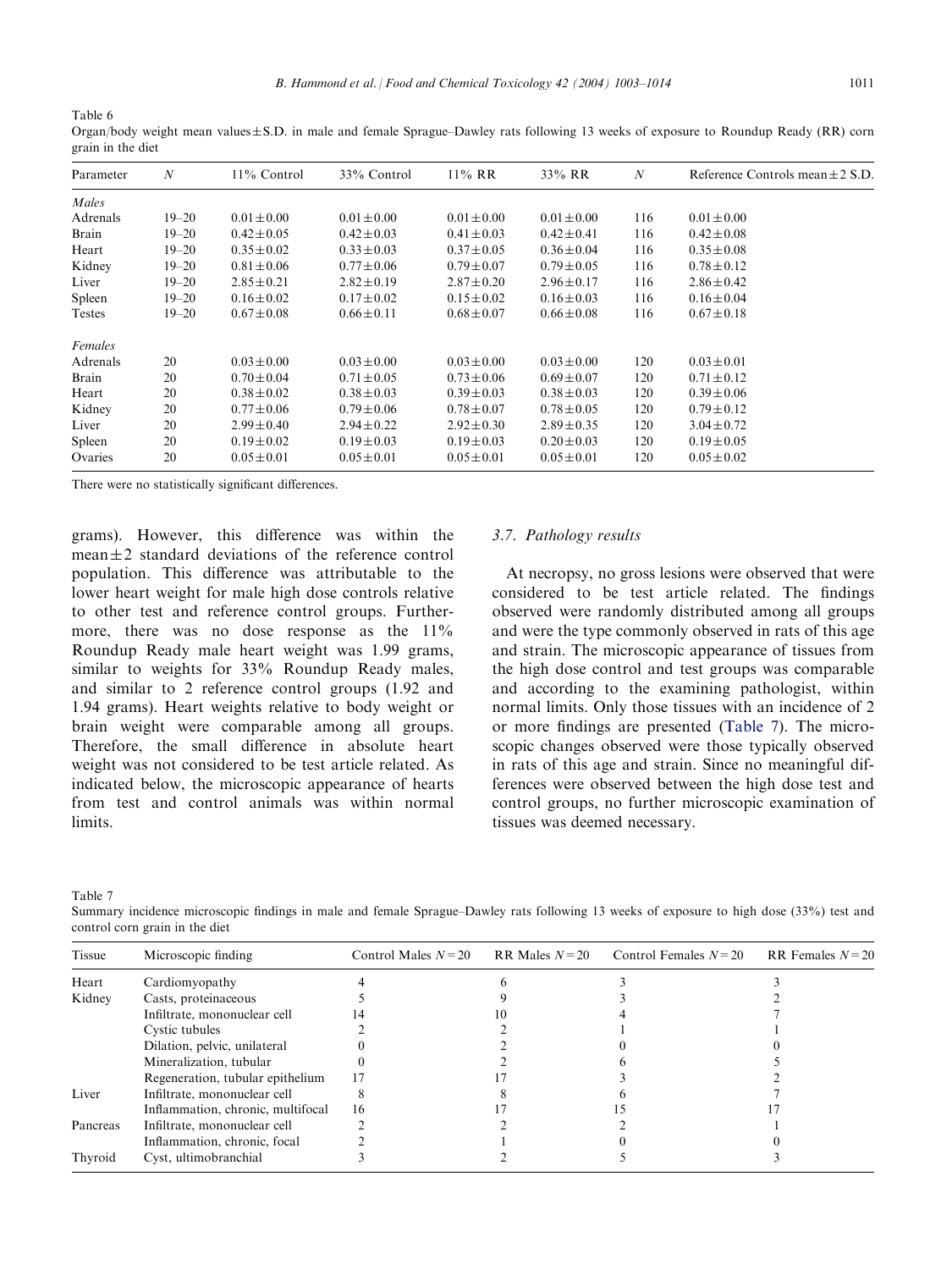# 4. Discussion

During the course of this study, animals fed Roundup Ready corn grain in the diet had similar body weights, body weight gains and food consumption when compared to animals fed diets containing control or reference control grain from six commercial hybrids. In addition, there were no test article related differences in haematology, serum chemistry, and urinalysis parameters for Roundup Ready corn fed animals. There were no test article related changes in organ weights or gross and microscopic pathology.

The comparable responses of rats fed Roundup Ready corn grain to rats fed control grain supports the absence of pleiotropic effects in Roundup Ready corn as confirmed in comprehensive agronomic and composition studies as well as feeding studies in swine and poultry [\(Taylor et al., 2003; Hyung et al., 2004](#page-11-0)). Broiler chicken performance was assessed over a 42 day period by feeding diets incorporating up to  $63\%$  w/w grain from Roundup Ready corn. Growth performance was compared to broilers fed diets containing grain from control varieties as was done in the current 13 week rat feeding study. Since broilers experience approximately a 50–65-fold increase in body weight during this 6 week growth period ([Taylor et al., 2003](#page-11-0)), broiler grower studies are a sensitive test of nutritional wholesomeness [\(OECD, 2002\)](#page-11-0). No differences in a broad spectrum of parameters were observed in the broiler study with Roundup Ready corn grain, including weight gain, feed intake, feed efficiency, carcass and quality measures. Likewise, grower and finisher swine fed Roundup Ready corn grain at diet incorporation rates between 68% and 82% w/w, respectively, showed comparable performance (body weight gain, feed efficiency) to swine fed control and reference control corn diets [\(Hyung et](#page-11-0) [al., 2004\)](#page-11-0). Both the chicken and swine performance studies have relevance to the human food safety assessment of Roundup Ready corn. Swine are considered good models to study the safety of foods such as vegetable oils (i.e., corn, canola) since their cardiovascular and digestive systems are similar to those of humans [\(Sauer and Kramer, 1983\)](#page-11-0). Body weight gain as measured in the rat, swine and poultry feeding studies is a sensitive predictor of toxicity. In a comprehensive review of the relationship of chemical structure to toxicity for over 600 chemicals of divergent structure and toxicity, ''no-observed-effect'' levels (NOELs) were more frequently based on body weight changes than many other clinical endpoints measured in subchronic and chronic rodent toxicology studies ([Munro et al.,](#page-11-0) [1996\)](#page-11-0). Thus, monitoring body weight changes and food consumption in feeding studies with three different animal species fed large amounts of corn in the diet improves the sensitivity to detect pleiotropic effects. As stated in a review of the safety assessment of macro-

nutrients, which has some relevance to whole food safety assessment, ''the single most effective way to evaluate the overall health status of an animal is to observe the effects of treatment on body weight, food consumption, and food efficiency'' [\(Borzelleca,](#page-10-0) [1996\)](#page-10-0).

It has been recognized that whole foods cannot be fed to laboratory animals at the high exposure levels used in the hazard assessment of pesticide chemicals and food additives [\(FAO 1996; Dybing et al., 2002; Hammond et](#page-10-0) [al., 1996\)](#page-10-0). Typically safety margins (animal exposure/ human exposure) of at least 100-fold or greater are achieved in hazard assessment studies with chemicals. However, safety margins of less than 100 are typical for studies with whole foods since there are limits to how much food a laboratory animal can tolerate before nutritional problems intervene ([Borzelleca, 1996\)](#page-10-0). Attempts to achieve higher safety margins by feeding laboratory animals the whole food exclusively in the diet, and ignoring the nutritional consequences, can result in the generation of uninterpretable data. This was demonstrated years ago in some of the toxicology studies carried out with irradiated foods. Feeding nutritionally unbalanced diets had negative effects on animal health that confounded interpretation of the study results [\(Pauli and Takeguchi, 1986\)](#page-11-0). Furthermore, some foods that are wholesome for humans are not well tolerated when fed at exaggerated doses to laboratory animals [\(Elias, 1980; Hammond et al., 1996](#page-10-0)).

In the current study, Roundup Ready corn grain was formulated in rodent diets to avoid the limitations discussed above. The technical expertise of Purina Mills, Inc was utilized to prepare nutritionally balanced diets for the laboratory rat that were formulated to meet the specifications of Certified Rodent LabDiet 5002. This diet is used in many toxicology research laboratories.

The dietary exposure of rats to Roundup Ready grain, averaged over the 90 day study, was  $\sim$  21 grams/ kg body weight/day which considerably exceeds human dietary exposures. Corn grain consumption in the aforementioned poultry and swine studies was  $\sim$  57 and 26 grams/kg body weight/day, respectively. US mean adult per capita consumption of corn (endosperm fraction) is  $\sim 0.27$  grams/kg body weight/day (50<sup>th</sup> percentile) [\(DEEM](#page-10-0)T[M, 2002](#page-10-0)). In the animal feeding studies, 100% of the grain fed was Roundup Ready. However, the Roundup Ready variety (nk 603) represents a fraction  $(\sim 15\%)$  of the total grain grown in the United States for animal and human food which would increase the safety margin further ([Monsanto, 2003](#page-11-0)). In Europe, the safety margin would be even higher, since Roundup Ready corn is not currently grown in Europe. The level of corn grain imported into the EU is limited by the General Agreement on Tariffs and Trades (GATT) to only about 7% of the total corn grown in the EU. Less than 8% of the imported corn grain is used in human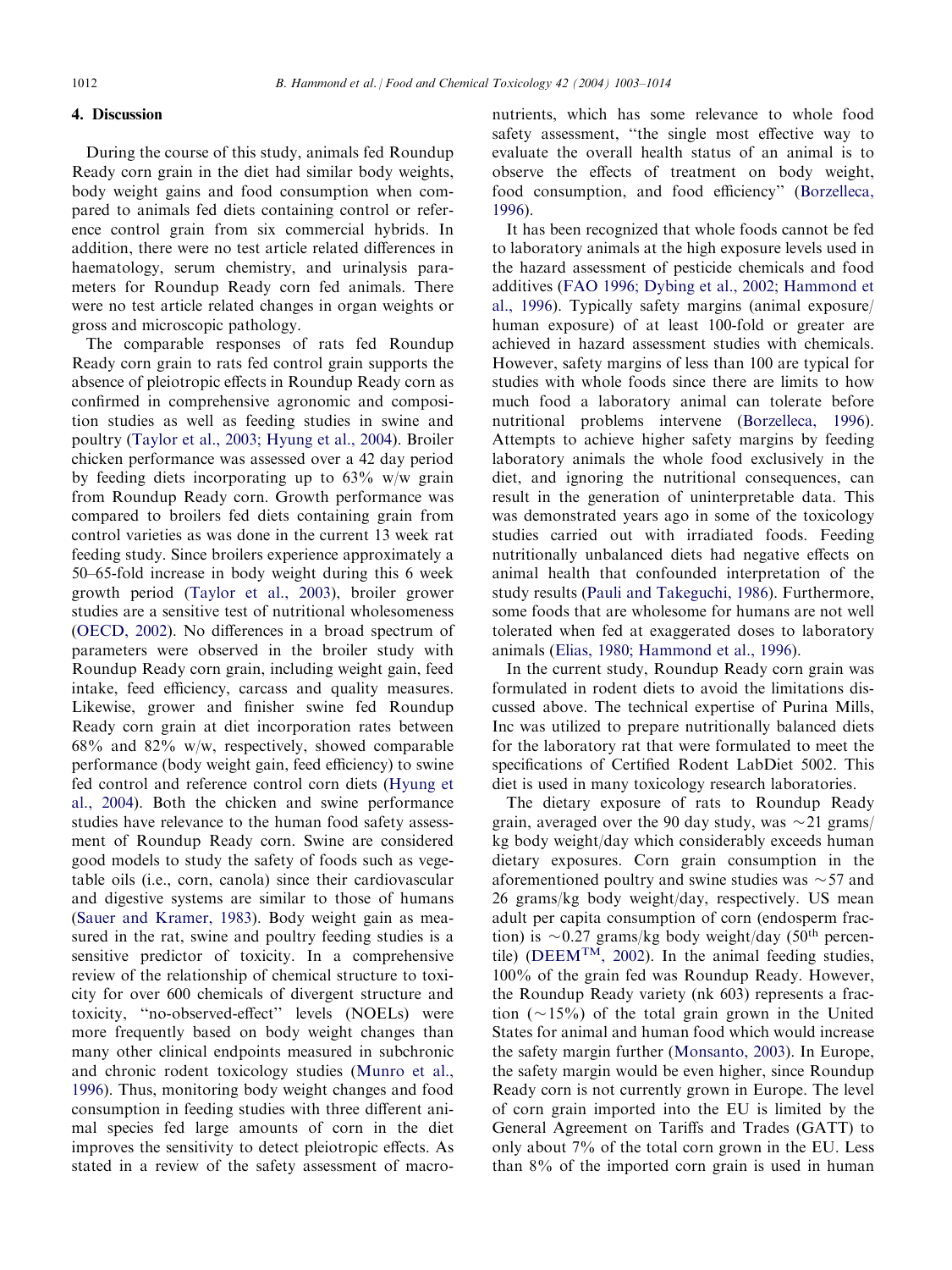<span id="page-10-0"></span>foods (Brookes, 2001). Thus, Roundup Ready corn, imported into Europe, would constitute only a small fraction of the total amount of corn grain that enters the EU food supply.

In regards to the safety assessment of the introduced trait, there are low levels  $(10-14 \text{ µg/gram})$  CP4 EPSPS enzyme present in Roundup Ready corn grain (Heck et al., in press). Thus there would have been exposure to CP4 EPSPS in the 13 week rat study. There is a history of safe consumption of functionally related EPSPS enzymes present naturally in plant material and consumed as food as well as CP4 EPSPS enzyme in Roundup Ready soybeans that have been consumed since 1996. The CP4 enzymes are readily degraded by digestive enzymes when incubated in vitro with digestive enzymes, and are not functionally or structurally related to known protein toxins or allergens based on bioinformatics searches of genetic databases including Gen-Bank, EMBL, PIR and SwissProt (Harrison et al., 1996). The absence of toxic potential was also confirmed in a high dose acute mouse gavage study with purified CP4 EPSPS protein. There were no adverse effects in mice administered oral doses of up to 572 mg/kg body weight of CP4 EPSPS protein, the highest of three doses tested (Harrison et al., 1996). Acute toxicity studies are relevant for assessment of protein safety since most known protein toxins act through acute mechanisms [\(Sjoblad et al., 1992; Pariza and Johnson, 2001\)](#page-11-0). The exceptions to this rule include certain lectins and protease inhibitors that may require repeat dosing over 2–4 weeks to manifest their anti-nutrient effects [\(Pusztai and](#page-11-0) [Bardocz, 1995; Leiner, 1994](#page-11-0)). When the no-effect acute high dose of 572 mg/kg CP4 EPSPS protein in mice is compared to potential adult human exposure (0.27  $grams/kg/day \times 0.014$  mg/gram) from consumption of Roundup Ready corn grain, a safety margin of approximately 150,000-fold is determined. This calculation is based on the very conservative assumptions that no CP4 EPSPS protein is lost during processing of corn into human food and that 100% of the grain consumed is derived from Roundup Ready corn.

In conclusion, the comparable response of rats fed diets containing Roundup Ready corn grain to rats fed diets containing control or reference control corn grain provides significant evidence of the comparability of Roundup Ready corn to its traditional counterparts. The ''no-observed effect level'' is equal to the highest dietary level (33%) of Roundup Ready corn grain fed to rats. Substantial safety margins exist for human consumption of Roundup Ready corn grain in the US and in Europe based on the rat and farm animal feeding studies. Consistent with the other comprehensive studies that have been completed, the 13 week rat feeding study did not detect pleiotropic effects in the grain. The safety of the introduced protein, CP4 EPSPS, has also been established.

#### Acknowledgements

Formulas used for the preparation of rodent diets were developed by Dr. Dorrance Haught, Purina Mills, Inc., St Louis, MO. Diets were prepared at the Purina TestDiet facility under the direction of Linda Goldberg-Heavilin. Appreciation is expressed to Drs. Roy Fuchs, William Heydens and Jim Astwood for their review and comments on this manuscript. This manuscript is dedicated to Dr. Rich Dudek who served as the study director until his passing. Rich was a good toxicologist and ardent sailor. He lived his life fully until the end came.

#### References

- Alibhai, M.F., Stallings, W.C., 2001. Closing down on glyphosate inhibition—with a new structure for drug discovery. Proceedings National Academy Science USA 98, 2944–2946.
- Astwood, J.D., Fuchs, R.L., 2000. Status and safety of biotech crops. In: Baker D.R. and Umetsu N.K. (Eds.), Agrochemical Discovery Insect, Weed and Fungal Control. ACS Symposium Series 774. pp. 152–164.
- Borzelleca, J.F., 1996. A proposed model for safety assessment of macronutrient substitutes. Regulatory Toxicology and Pharmacology 23, S15–S18.
- Brookes, G., 2001. The EU grain maize (corn) production sector and market: current and future perspectives (Monsanto unpublished report).
- DEEMTM 2002 Acute version 7.77 Exponent, Inc. Washington DC, USA.
- Dybing, E., Doe, J., Groten, J., Kleiner, J., O'Brien, J., Renwick, A.G., Schlatter, J., Steinberg, P., Tritscher, A., Walker, R., Younes, M., 2002. Hazard characterization of chemicals in food and diet: dose response, mechanisms and extrapolation issues. Food and Chemical Toxicolology 40 (2/3), 237–282.
- Elias, P., 1980. The wholesomeness of irradiated food. Ecotoxicology and Environmental Safety 4, 172–183.
- FAO, 1996. Biotechnology and Food Safety. Report of a Joint FAO/ WHO Consultation, Rome, Italy, 30 September–4 October, 1996. FAO Food and Nutrition Paper 61.
- Franz, J.E., Mao, M.K., Sikorski, J.A., 1997. Glyphosate: A Unique Global Herbicide. ACS Monograph 189. American Chemical Society, Washington DC. pp 1–653.
- Hammond, B.G., Rogers, S.G., Fuchs, R.L., 1996. Limitations of whole food feeding studies in food safety assessment. In: Food Safety Evaluation. OECD Documents, Paris, France, pp 85–97.
- Harrison, L.A., Bailey, M.R., Naylor, M.W., Ream, J.E., Hammond, B.G., Nida, D.L., Burnette, B.L., Nickson, T.E., Mitsky, T.A., Taylor, M.L., Fuchs, R.L., Padgette, S.R., 1996. The expressed protein in glyphosate-tolerant soybean, 5-enolpyruvylshikimate-3 phosphate synthase from Agrobacterium sp. strain CP4, is rapidly digested in vitro and is not toxic to acutely gavaged mice. Journal of Nutrition 126, 728–740.
- Haslam, E., 1993. Shikimic Acid: Metabolism and Metabolites. John Wiley and Sons, Chichester, England.
- Heck, G.R., Armstrong, C.L., Astwood, J.D., Behr, C.F., Bookout, J.T., Brown, S.M., Cavato, T.A., DeBoer, D.L., Deng, M.Y., George, C., Hillyard, J.R., Hironaka, C.M., Howe, A.R., Jakse, E.H., Ledesma, B.E., Lee, T.C., Lirette, R.P., Mangano, M.L., Mutz, J.N., Qi, Y., Rodriquez, R.E., Sidhu, S.R., Silvanovich, A., Stoecker, M.A., Yingling, R.A., You, J., 2003. Development and